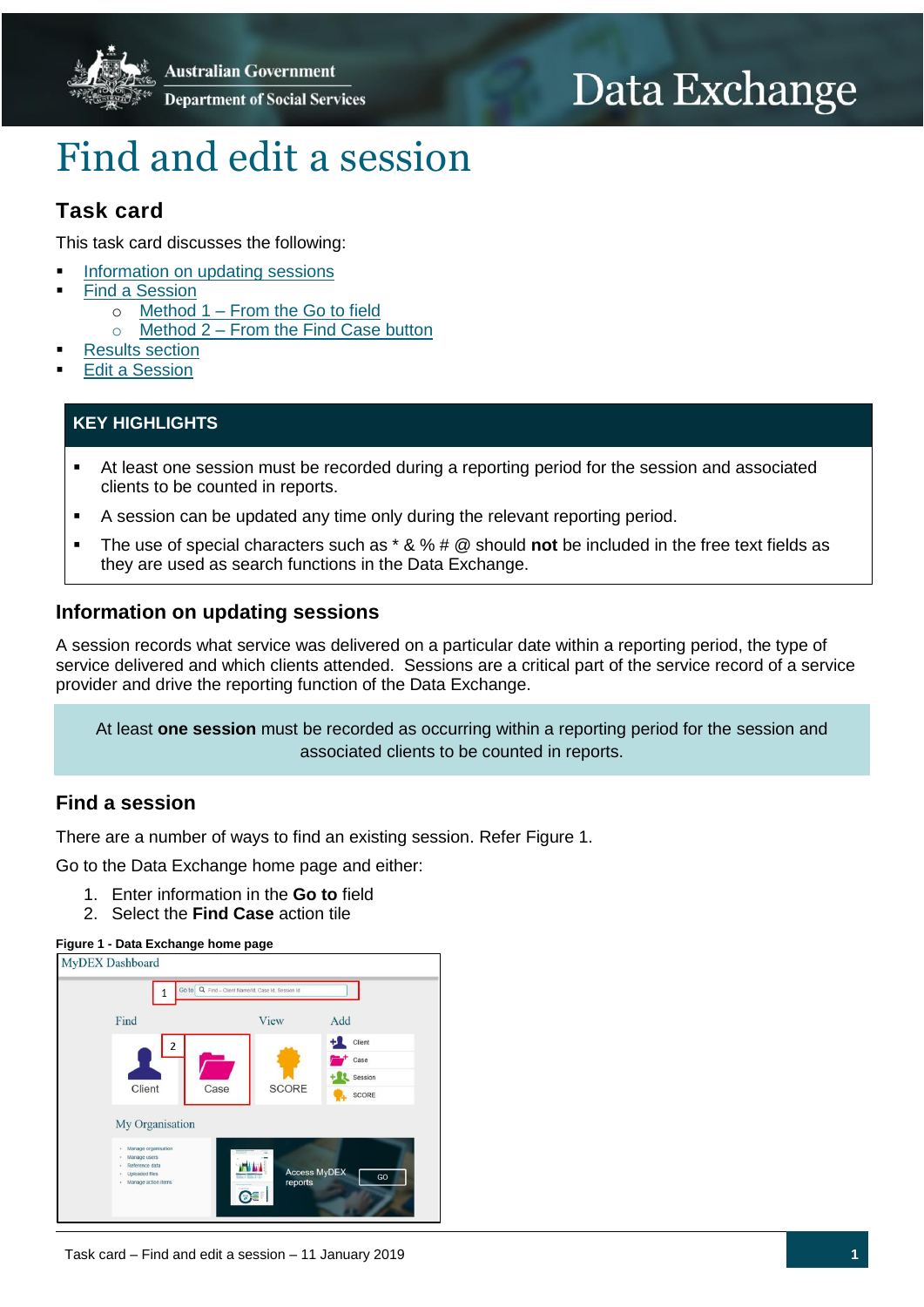# <span id="page-1-0"></span>**Method 1 – From the Go to field**

Start typing the session ID (this could be numerical or alphabetical) in the **Go to** field The field will provide a drop down list to select the required session. Refer Figure 2.



**Figure 2 – Data Exchange home page - Go to field**

The **Session details** screen will display. Refer Figure 3.

### **Figure 3 – Session details screen**

|                                         | <b>Session details</b>            |                                      |                             |                                     |                    |                             |  |  |  |
|-----------------------------------------|-----------------------------------|--------------------------------------|-----------------------------|-------------------------------------|--------------------|-----------------------------|--|--|--|
|                                         |                                   | <b>DELETE SESSION</b>                |                             | <b>COPY SESSION</b>                 |                    | <b>EDIT SESSION DETAILS</b> |  |  |  |
|                                         | Case ID:<br>Session ID:           | 0002<br>0001                         |                             |                                     |                    |                             |  |  |  |
|                                         | Session date:                     | 12/08/2018                           |                             |                                     |                    |                             |  |  |  |
|                                         | Service type:<br>Service setting: | Intake/assessment<br>Community venue |                             |                                     |                    |                             |  |  |  |
|                                         | Interpreter present:              | <b>No</b>                            |                             |                                     |                    |                             |  |  |  |
|                                         | Clients attended the session      |                                      |                             |                                     |                    |                             |  |  |  |
|                                         |                                   |                                      |                             |                                     | Referrals to other | <b>EDIT ATTENDEES</b>       |  |  |  |
| Participation type <> Name <><br>Client | <b>John HILLS</b>                 | Client ID 소<br>003                   | Date of Birth<br>25/05/1942 | Gender<br>Intersex<br>indeterminate | services<br>88+    | Clients SCOREs              |  |  |  |

Refer to the **Edit a [session](#page-3-0)** details in this task card for further instructions.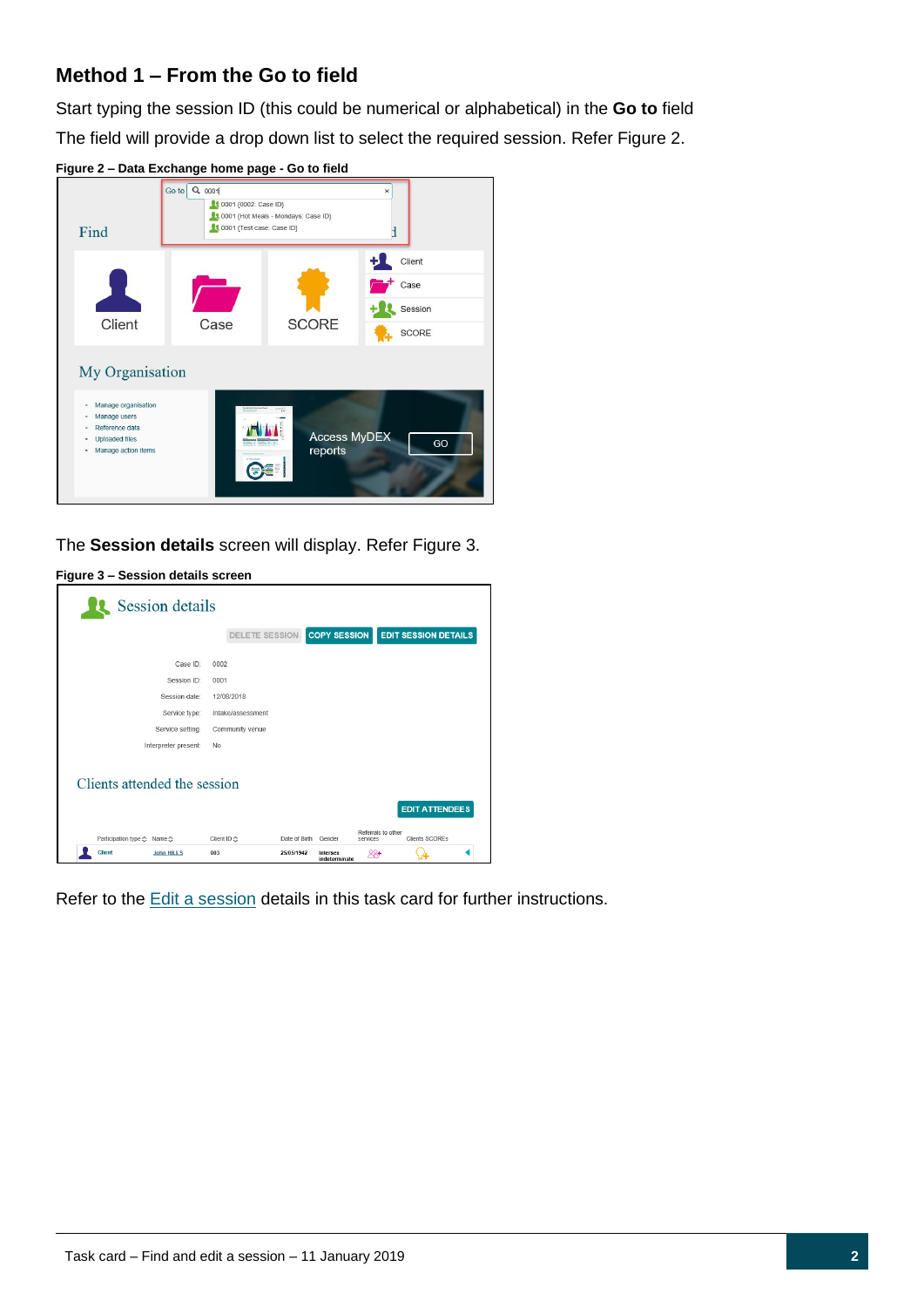# <span id="page-2-0"></span>**Method 2 – from the Find a Case button**

The **Find a case** screen will display. Refer Figure 4.

Find your session by selecting the corresponding case



|                            | Case ID:                    |                                   |              |                         |                | <b>Show Advanced Options</b>                 |
|----------------------------|-----------------------------|-----------------------------------|--------------|-------------------------|----------------|----------------------------------------------|
|                            | Client ID:                  |                                   |              |                         |                |                                              |
|                            | Outlet:                     | $\check{~}$                       |              |                         |                |                                              |
|                            |                             |                                   |              |                         |                |                                              |
|                            | Program activity:           |                                   | $\checkmark$ |                         |                |                                              |
|                            |                             | <b>Clear Outlet and Activity</b>  |              |                         |                |                                              |
|                            |                             |                                   |              |                         |                |                                              |
|                            |                             | <b>SEARCH</b>                     | Clear        |                         |                |                                              |
|                            |                             |                                   |              |                         |                |                                              |
|                            |                             |                                   |              |                         |                |                                              |
| Results $(4)$              |                             |                                   |              |                         |                |                                              |
|                            |                             |                                   |              |                         |                |                                              |
|                            |                             |                                   |              |                         | Show           | $10\sqrt{ }$                                 |
| Case ID &                  | Outlet &                    | Program activity &                |              | Ended on $\diamondsuit$ | Sessions       |                                              |
| 0002                       | <b>Bay Community Centre</b> | Reconnect                         |              |                         | 3              | 13/08/2018                                   |
| Transport-<br>Wednesdays   | <b>Bay Community Centre</b> | <b>Community and Home Support</b> |              |                         | $\bf{0}$       | 08/08/2018                                   |
| <b>Hot Meals - Mondays</b> | <b>Bay Community Centre</b> | <b>Community and Home Support</b> |              |                         | $\overline{4}$ | Created on $\circlearrowright$<br>25/07/2018 |

## <span id="page-2-1"></span>**Results section**

The most recently created cases will display in the **Results** section. Refer Figure 5.

- 1. Select **GO** to change the amount of records displayed on the screen. The options are 10, 20 and 50.
- 2. Click on the heading hyperlinks of Case ID, Outlet, etc. to filter columns from ascending to descending order and visa-versa either alphabetically or numerically.
- 3. Click on the case hyperlink to select the case.

**Figure 5 – Results section**

| Results $(3)$                          |                          |                                                                       |                    |                                  |         |
|----------------------------------------|--------------------------|-----------------------------------------------------------------------|--------------------|----------------------------------|---------|
|                                        |                          |                                                                       |                    | $10 \vee$<br>Show                | 1<br>GO |
| Case ID <                              | Outlet <b>☆</b>          | Program activity ☆                                                    | Ended on $\hat{C}$ | Created on $\hat{C}$<br>Sessions | ำ<br>ے  |
| Transport - Tuesdays Bay Area Services |                          | <b>Community and Home Support</b>                                     |                    | 03/08/2018                       |         |
| <b>Community Event 1</b>               | 3<br>a Services          | <b>Financial Crisis and Material Aid.</b><br><b>Emergency Relief</b>  |                    | $\overline{ }$<br>08/08/2018     |         |
| 0001                                   | <b>Bay Area Services</b> | <b>Financial Crisis and Material Aid -</b><br><b>Emergency Relief</b> |                    | 0<br>09/08/2018                  |         |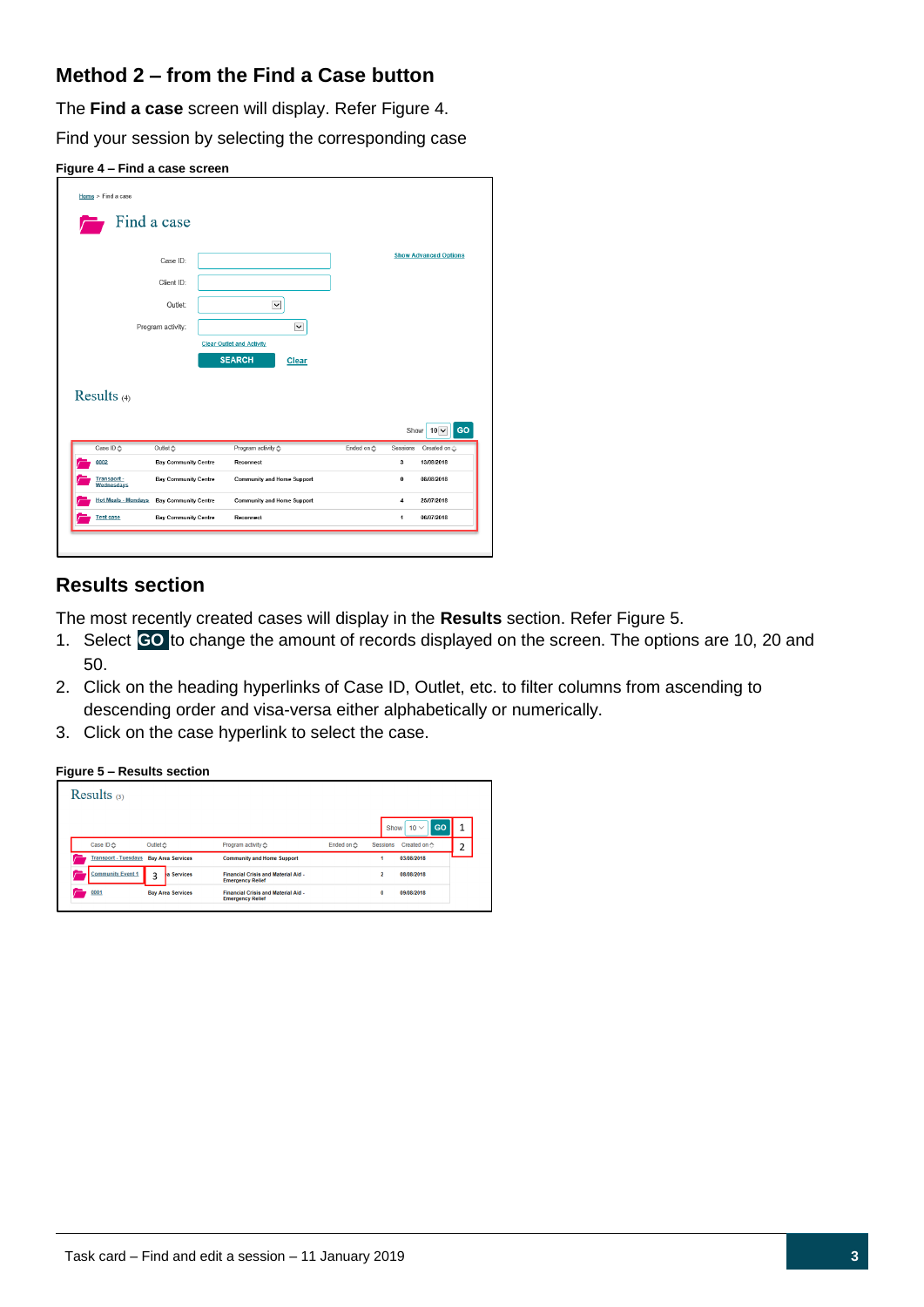Select the relevant case hyperlink and the **Case details** screen will display. Refer Figure 6.

### **Figure 6 – Case details screen**

| Total number of unidentified clients                       | Case ID:<br>Outlet:<br>Program activity: | Community Event 1        |                                                      |                    |                       |                                   |                                |  |
|------------------------------------------------------------|------------------------------------------|--------------------------|------------------------------------------------------|--------------------|-----------------------|-----------------------------------|--------------------------------|--|
|                                                            |                                          |                          |                                                      |                    | DELETE CASE           |                                   | <b>EDIT CASE DETAILS</b>       |  |
|                                                            |                                          |                          |                                                      |                    |                       |                                   |                                |  |
|                                                            |                                          | <b>Bay Area Services</b> |                                                      |                    |                       |                                   |                                |  |
|                                                            |                                          |                          | Financial Crisis and Material Aid - Emergency Relief |                    |                       |                                   |                                |  |
|                                                            | associated with case:                    | 250                      |                                                      |                    |                       |                                   |                                |  |
|                                                            | Attendance profile:                      | Community event          |                                                      |                    |                       |                                   |                                |  |
|                                                            | End date:                                |                          |                                                      |                    |                       |                                   |                                |  |
| Name <sup>&lt;&gt;</sup><br><b>Helen CRIGHTON</b>          | Client ID C<br>003                       |                          | Date of Birth $\circlearrowright$<br>05/12/1940      | Gender &<br>Female | 03/08/2018            | Created on $\Leftrightarrow$      | Referral source and<br>reasons |  |
| <b>Henry NONDEN</b>                                        |                                          |                          |                                                      |                    |                       |                                   |                                |  |
|                                                            | 004                                      |                          | 13/12/1939                                           | Male               | 03/08/2018            |                                   | Ω+                             |  |
| <b>Ruby HENDERSON</b>                                      | 005                                      |                          | 08/08/1942                                           | Female             | 03/08/2018            |                                   | ₩<br>Ω+                        |  |
| Sessions associated with the case $\omega$<br>Session ID & | Session date &                           | Service type &           |                                                      |                    | Created on $\bigcirc$ | <b>Total client</b><br>attendance | + ADD SESSION                  |  |
| 0002                                                       | 08/08/2018                               | <b>Material Goods</b>    |                                                      |                    | 08/08/2018            | ż                                 | <b>COPY SESSION</b>            |  |

Select the relevant session hyperlink and session details will display. Refer Figure 7.

#### **Figure 7 – Session screen**

|              |                                  | Sessions associated with the case $(4)$ |                           |                                   |                     |
|--------------|----------------------------------|-----------------------------------------|---------------------------|-----------------------------------|---------------------|
|              |                                  |                                         |                           |                                   | + ADD SESSION       |
| Session ID & | Session date $\circlearrowright$ | Service type <b>☆</b>                   | Created on $\circledcirc$ | <b>Total client</b><br>attendance |                     |
| 0004         | 14/08/2018                       | <b>General House Cleaning</b>           | 15/08/2018                | 1                                 | <b>COPY SESSION</b> |
| 0003         | 02/08/2018                       | <b>Self-Care Aids</b>                   | 10/08/2018                | 1                                 | <b>COPY SESSION</b> |
| 0002         | 01/08/2018                       | <b>General House Cleaning</b>           | 10/08/2018                | 1                                 | <b>COPY SESSION</b> |
| 0001         | 05/08/2018                       | <b>General House Cleaning</b>           | 08/08/2018                | $\ddot{\phantom{0}}$              | <b>COPY SESSION</b> |

Refer to the Edit a [session](#page-3-0) details in this task card for further instructions.

### <span id="page-3-0"></span>**Edit** a session

There are a number of ways to edit an existing session. Refer Figure 8.

1. Delete a session

**NOTE:** you can only delete a session that is in the current reporting period.

- 2. Copy a session
- 3. Edit a session

**NOTE:** The use of Special characters such as \* & % # @ should **not** be included in the free text fields as they are used as search functions in the Data Exchange.

4. Edit Attendees